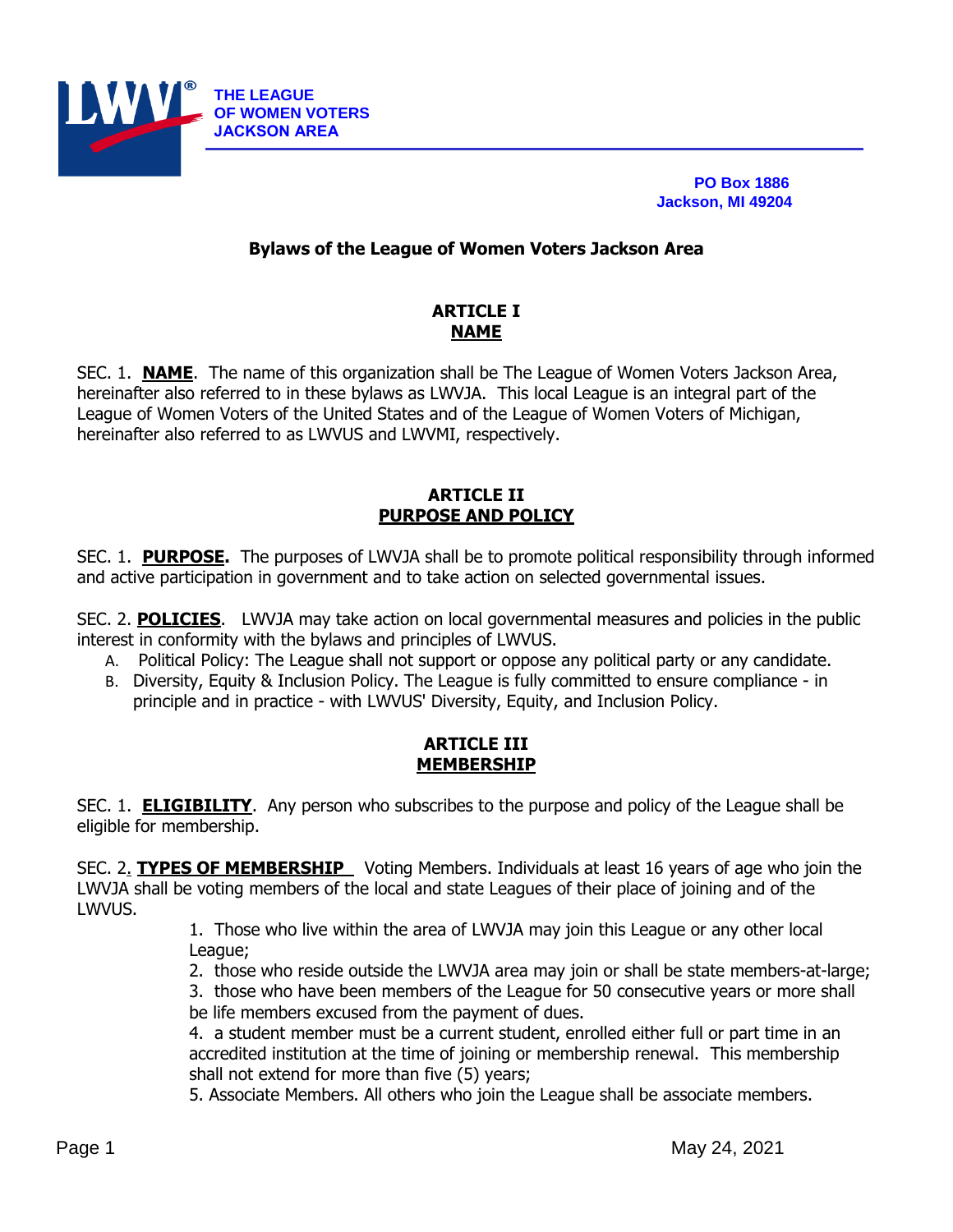## **ARTICLE IV BOARD OF DIRECTORS**

SEC. 1. **NUMBER, MANNER OF SELECTION, AND TERM OF OFFICE**. The Board of Directors shall consist of the Officers of the League and up to eight elected Directors and up to eight appointed Directors. The Board shall conform with the LWVUS Bylaws.

There shall be a minimum of three directors. Up to four Directors shall be elected by the voting members at Annual Meetings in even-numbered years and up to four elected by the voting members in odd-numbered years; each shall serve for a term of two years; or until their successors have been elected and qualified. The Board of Directors shall appoint such additional Directors as they deem necessary to carry on the work of the League. Terms of office for the appointed/elected directors shall be for two years or until the end of the regular sequence.

**OFFICERS/DIRECTORS TERMS OF OFFICE.** The officers/Directors (appointed or elected) may serve a total of no more than three successive elective terms in the same office. They must be out of that office for one year before then can be re-elected to that same office. A partial term does not count as a term.

An officer can be elected to another office or as another director immediately after serving three terms but that person shall not serve more than six consecutive terms on the board. That person shall be off the board for one year before returning.

The terms of office for the elected/appointed Directors shall be for two years or until the second Annual Meeting after appointment. Officers/Directors shall not serve more than three consecutive full terms in that same position. After an Officer/Director is off the Board for one year, he/she would again be eligible to serve on the Board.

SEC. 2. **QUALIFICATIONS**. No person shall be elected or appointed or shall continue to serve as an officer or director of this organization unless that person is a voting member of LWVJA.

SEC. 3. **VACANCIES.** Any vacancies occurring in the Board of Directors by reason of resignation, death, or disqualification of an officer or elected director may be filled, until the next Annual Meeting, by a majority vote of the Directors from names submitted by the nominating committee. If this election is not in the regular sequence for that position the member may also run for up to three consecutive full terms at the end of the filled term. Three consecutive absences from a Board Meeting of any director may be deemed a resignation.

SEC. 4. **POWERS AND DUTIES**. The Board of Directors shall have full charge of the property and business of the organization, with full power and authority to manage and conduct same, subject to the instruction of the voting members and to conform with the LWVUS Bylaws

. It shall plan and direct the work necessary to carry out the program of formal studies and positions as adopted by the National Convention, the State Convention, and the Annual Meeting. The Board shall create and appoint such standing and special committees as it may deem necessary. If board members do not execute their duties of office, they shall be counseled and if violations persist, they may be removed from office by a two-thirds vote of the Board of Directors.

SEC. 5. **MEETINGS.** There shall be at least six regular meetings of the Board of Directors annually. The President may call special meetings of the Board of Directors and shall call a special meeting upon written request of five Directors. All Board of Directors meetings shall be open to all members.

SEC. 6. **QUORUM AND VOTING**. A majority of the Board of Directors shall constitute a quorum. Policy and organizational decisions shall be made by a majority vote at a meeting at which a quorum is present.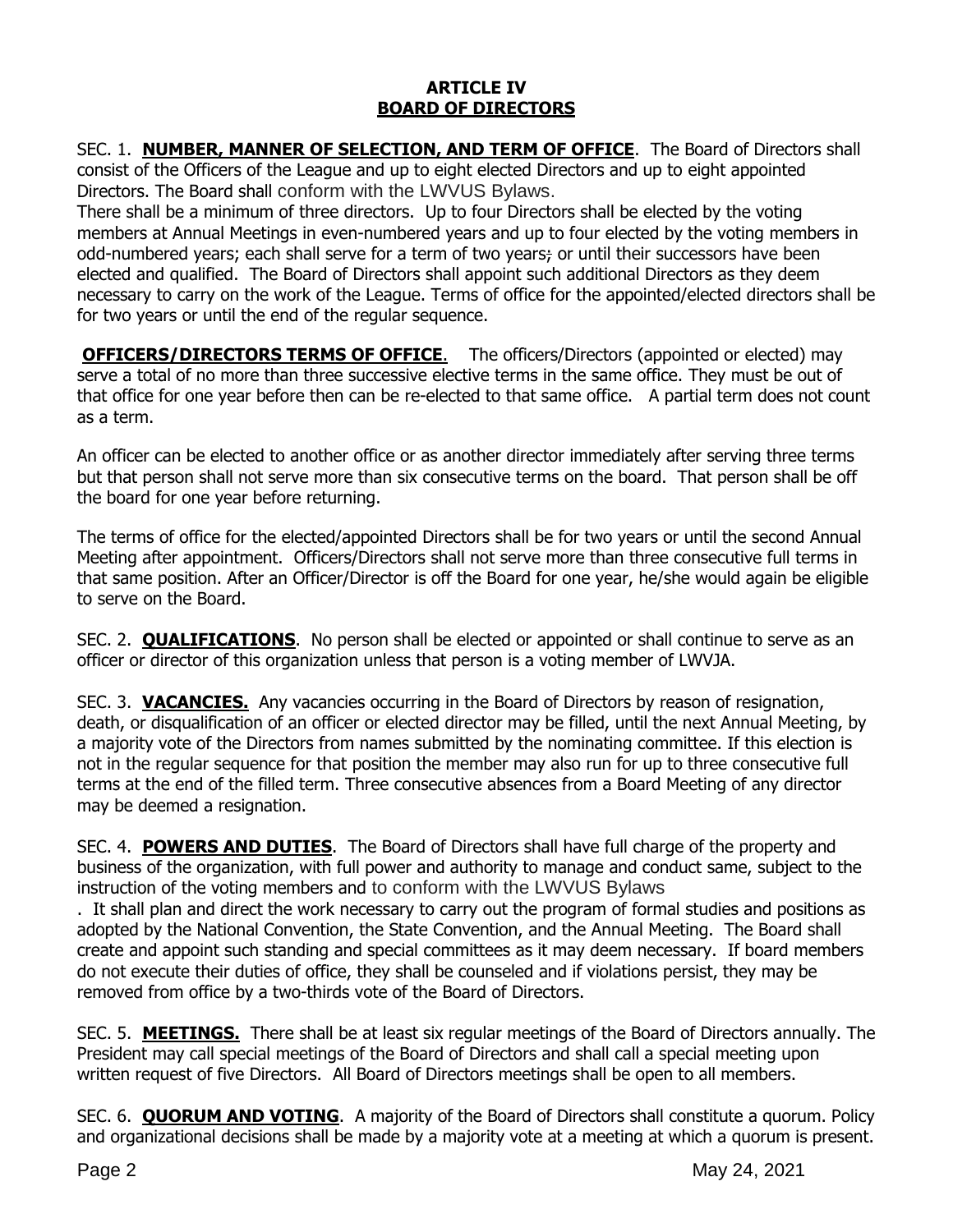Members may attend electronically allowing all members present to participate in the meeting to hear each other at the same time. When decisions must be made before the next regularly scheduled board meeting, electronic communication will be acceptable meeting alternatives. Decisions will be recorded in the minutes of the next regularly scheduled board meeting. No votes may be cast by proxy. Any one or more members of the board may participate in a meeting by means of electronic communication allowing all persons participating in the meeting to hear each other at the same time. Participation by such means shall constitute presence in person at a meeting.

## **ARTICLE V OFFICERS**

SEC. 1. **OFFICERS, ELECTION AND TERM**. The Officers of LWVJA shall be a President(s), a Vice-President for Program, a Secretary and a Treasurer who shall be elected by the voting members at an Annual Meeting and take office immediately. They shall be voting members of the League and shall serve for a term of two years or until their successors have been elected or appointed and qualified. The President(s), and the Treasurer shall be elected in the even-numbered years. The Vice-President and the Secretary shall be elected in the odd-numbered years.

SEC. 2. **PRESIDENT.** The office of President may be a single individual or a shared office by two individuals. The President(s) shall preside at general meetings of the organization, at meetings of the Board of Directors and at Annual Meeting. The President shall have such usual powers of supervision and management as may pertain to the office of the President and perform such other duties as may be designated by the Board. In the event of resignation, disqualification or death of a President, the board will elect a member to fill the vacancy. In the event of resignation, disqualification, or death of a co-President, the other will assume all duties of the office until another co-President is elected by the Board of Directors to fill the vacancy. The president(s) shall be a member of all committees except the nominating committee.

SEC. 3. **VICE-PRESIDENT - PROGRAM**. Program Vice-President will lead studies that lead to determining consensus on positions. The Vice-President shall also perform such duties pertaining to program for League members as well as any other duties the President or Board may delegate.

SEC. 4 **SECRETARY.** The Secretary shall keep minutes of the Annual Meeting of the League, of all business meetings, and of the all meetings of the Board of Directors. The Secretary shall notify all Officers and Directors of their election. The Secretary shall perform such other functions as may be incident to the office.

SEC. 5 **TREASURER.** The Treasurer shall collect and receive all funds due, shall be the custodian of funds, shall deposit them in financial institutions designated by the Board of Directors and shall disburse funds only upon order of the Board. The treasurer shall sign, with the President, all contracts and other instruments when so authorized by the Board of Directors. The Treasurer shall develop budgets, maintains League funds and oversee dues payment and renewals. The Treasurer shall present financial reports to the Board at its regular meetings and an annual report at the Annual Meeting.

# **ARTICLE VI FINANCIAL ADMINISTRATION**

SEC. 1. **FISCAL YEAR**. The fiscal year of The League of Women Voters Jackson Area shall begin July 1 and end June 30 of each year.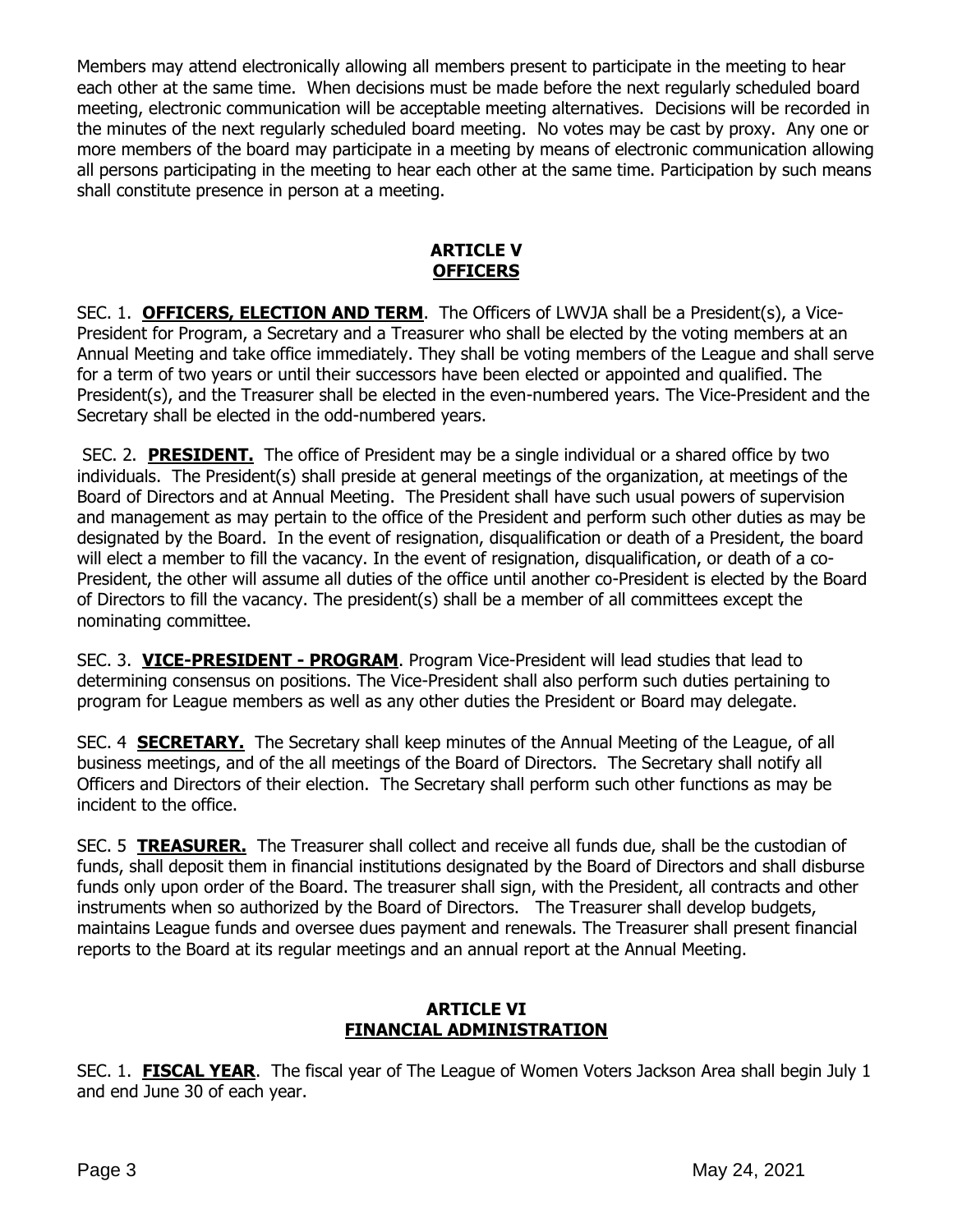SEC. 2**. DUES.** Dues shall be set forth in a policy enacted by the Board and reviewed at least biannually.

SEC. 3. **BUDGET**. A budget for the ensuing year shall be submitted by the Board of Directors to the Annual Meeting for adoption. The budget shall include support for work of LWVMI and LWVUS in the form of a per member payment as determined by the State and National Convention or Council.

SEC. 4. **BUDGET COMMITTEE**. A Budget Committee consisting of at least three members including the treasurer shall be appointed by the Board of Directors at least two months prior to the Annual Meeting to prepare a budget for the ensuing year. The proposed budget shall be sent to all members one month before the Annual Meeting. The Treasurer shall not be eligible to serve as Chair of the Budget Committee.

SEC. 5. **CHECK SIGNING**. The Board shall designate up to four Officers including the President and the Treasurer, as authorized signers of checks and other financial instruments, and shall require two authorized signatures on each check for over \$250 and one signature for smaller amounts. After each election for Officers, the signer designations shall be reviewed and changed if necessary.

SEC. 6. **AUDITING COMMITTEE**. The Treasurer shall present the books to an Auditing Committee of two members appointed by the Board from the voting membership to audit the books of the Treasurer and render a report to the Board of Directors at a board meeting before the Annual Meeting.

SEC. 7. **PAYMENTS TO DIRECTORS AND OFFICERS**. There shall be no compensation for serving as an officer or Director, but Officers and Directors may be compensated for other services to the organization and reimbursed for expenses incurred on its behalf.

SEC 8. **DISTRIBUTION OF FUNDS ON DISSOLUTION.** In the event of the dissolution of LWVJA, all moneys and securities which may at the time be owned by or under the control of LWVJA, shall be paid to the LWVMI after the state and national Per Member Payments and other obligations have been met. All other property of whatsoever nature, whether real, personal, or mixed that may at the time be owned or under the control of LWVJA shall be disposed of to such person, organization, or corporation for such public, charitable or educational use and purposes as the board in its absolute discretion may designate.

## **ARTICLE VII MEETINGS**

SEC. 1. **MEMBERSHIP MEETINGS**. There shall be at least four programs or meetings of the members each year. Time and place shall be determined by the Board of Directors. Membership meetings are meetings of the general membership at which the program should include: A brief business meeting, i.e., a call to order, minutes, a treasurer's report, update on League activities, consideration of new business and adjournment.

SEC. 2. **ANNUAL MEETING**. An Annual Meeting shall be held in May or June, the date and place to be determined by the Board of Directors.

The Annual Meeting shall:

- A. Include a review of the previous year by the President and Treasurer
- B. Adopt a local program for the ensuing year
- C. Elect Officers, Directors and members of the Nominating Committee
- D. Adopt a budget and set dues
- E. Include such other business as may come before it.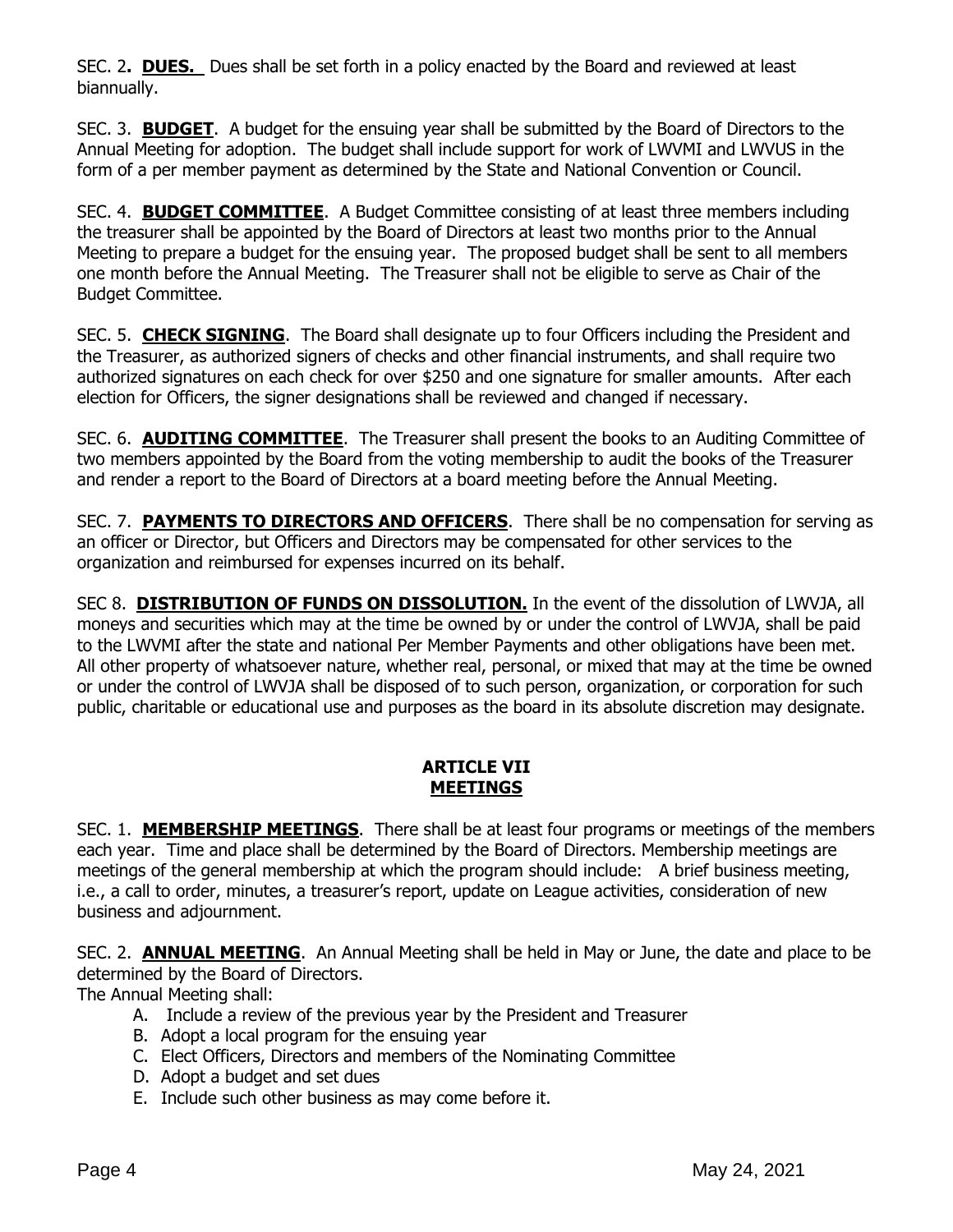SEC. 3. **QUORUM.** Twenty-five percent of the members reported in the most recent January 31 count to LWVUS shall constitute a quorum to set policy or make organizational decisions at business meetings of LWVJA. Decisions shall be made by a majority vote at a meeting at which a quorum is present. No votes may be cast by proxy.

SEC. 4. **ELECTRONIC MEETINGS FORMAT**. Meetings may be conducted electronically in the event a face to face meeting cannot take place due to unusual circumstances. The Board of Directors shall make that determination.

SEC 5. **ELECTRONIC ATTENDENCE**- Face to face meetings may be attended electronically. The board shall determine if that method is correct for a meeting.

## **ARTICLE VIII NOMINATION AND ELECTIONS**

SEC. 1. **NOMINATING COMMITTEE**. The Nominating Committee shall consist of three members. The Board shall appoint one member from the Board. The two other members shall be nominated by the nominating committee from the general membership and be elected at the annual meeting. The committee shall select their chair from one of the elected general members. Members of the Nominating Committee shall serve for up to three years. Any vacancy on the Nominating Committee shall be filled by the Board of Directors

SEC. 2. **NOMINATIONS**. The Chair of the Nominating Committee shall request suggestions from the voting members at least two months prior to the Annual Meeting for nomination for the officers to be filled at the Annual Meeting.

SEC. 3. **BOARD VACANCIES.** The Nominating Committee shall submit names to the Board of Directors to fill vacancies occurring between Annual Meetings.

# SEC. 4. **REPORT OF THE NOMINATING COMMITTEE AND NOMINATIONS FROM THE FLOOR.**

The report of the Nominating Committee of its nominations for Officers and Directors, and the members of the succeeding Nominating Committee shall be sent to all members one month before the date of the Annual Meeting. The report of the Nominating Committee shall be presented to the Annual Meeting. Immediately following the presentation of this report, nominations may be made from the floor by any voting member, provided the consent of the nominee shall have been secured.

SEC. 5. **ELECTIONS.** The election shall be by ballot or, if electronically, a show of hands. However, when there is but one nominee for each office, the President is empowered to take a voice vote. A majority vote of those qualified to vote and voting shall constitute an election.

## **ARTICLE IX LOCAL PROGRAM**

SEC. 1. **AUTHORIZATION.** The governing principles adopted by the National Convention and supported by the League constitute the authorization for the adoption of the program

SEC. 2. **PROGRAM**. The program of LWVJA shall consist of:

- A. Action to complement the principles of LWVUS.
- B. Those state and national governmental issues chosen for study and action by delegates to the regular State or National Conventions, or altered by State or National Councils.
- C. Those local government issues chosen for study or action at the Annual Meeting.